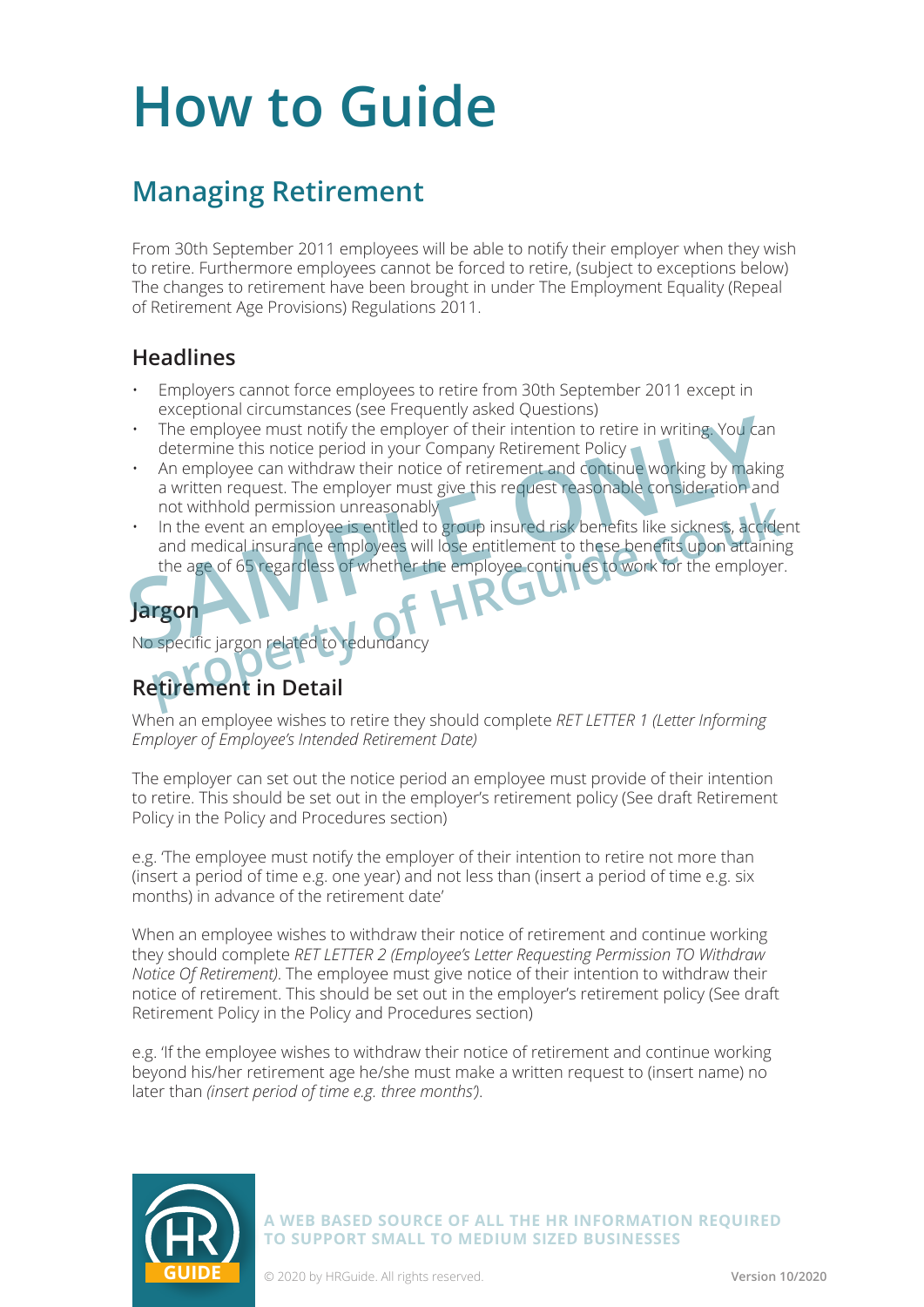# **How to Guide**

# **Managing Retirement**

### **Retirement in Detail**

On receipt of a written request you must give reasonable consideration to granting permission to withdraw the notice. Such permission should not be reasonably withheld, however, you, as the employer are not obliged to agree to the withdrawal of the employee's retirement notice (see Frequently asked Questions).

Each employee may only make one request for withdrawal in relation to each intended retirement notice.

If you plan to refuse an employee's request to withdraw their retirement notice then complete RET LETTER 3 (Letter Of Refusal Of An Employee's Request To Withdraw Their Retirement Notice) detailing your reasons for refusal e.g. job already advertised, restructuring etc. If you plan to refuse an employee's request to withdraw their retirement notice then<br>
complete RET LETTER 3 (Letter Of Refusal Of An Employee's Request To Withdraw<br>
Their Retirement Notice) detailing your reasons for refus

If you plan to accept an employee's request to withdraw their retirement notice then complete RET LETTER 4 (Letter Following Acceptance By An Employer Of An Employee's Request To Withdraw Their Retirement Notice).

You should respond to the employee's request using either RET LETTER 3 or 4 within a specified period as set out in your company retirement policy.

Should an employee fail to make a written request to withdraw their notice of retirement within the agreed time period then you may proceed to terminate the employee's contract of employment on the grounds of retirement. From the accept an employee's request to withdraw their retirement notice then<br>mplete RET LETTER 4 (Letter Following Acceptance By An Employer Of An Employee's<br>quest To Withdraw Their Retirement Notice).<br>Lu should respond

### **Frequently asked Questions**

#### **What is an objectively justified exception for an enforced retirement age?**

An employer can still have enforced retirement if it can be objectively justified due to the nature of the work undertaken by the employees. However, the employer must be prepared to justify their fixed retirement age, if need be at an Employment Tribunal.

Examples of an objectively justified retirement age would be where a job requires a certain level of fitness, such as the emergency services or mental ability, for example air traffic controllers.

As you can see from the examples the cases where a fixed retirement age can be justified are limited.

However, less extreme, (but obvious) examples would be building labourer, removal man etc. We expect to see a number of cases in the coming months going to Employment Tribunals, which will determine the extent to which employers can reply upon an objectively justified retirement age.



**A WEB BASED SOURCE OF ALL THE HR INFORMATION REQUIRED TO SUPPORT SMALL TO MEDIUM SIZED BUSINESSES**